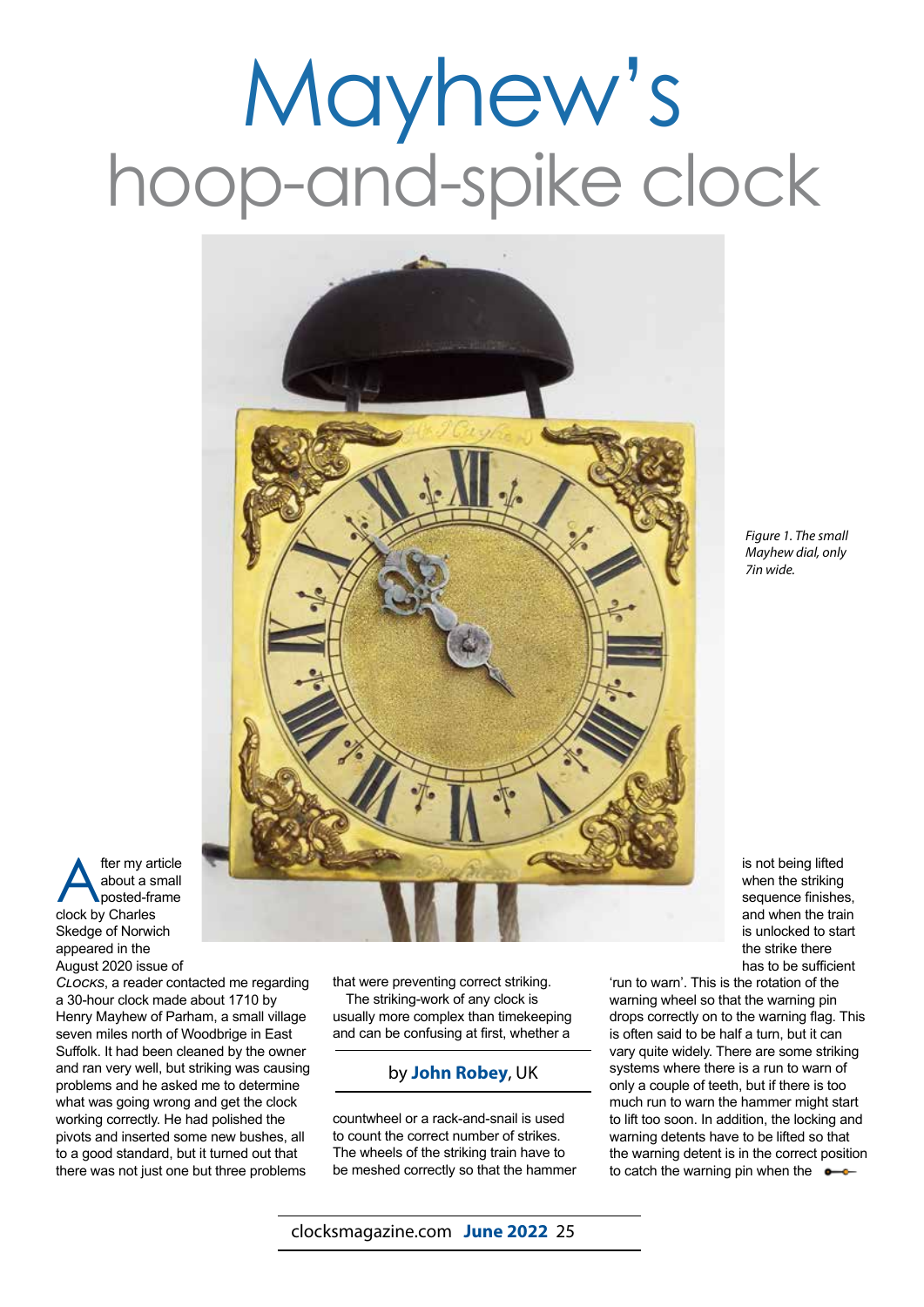

*Figure 3. Front of the movement. Figure 4. Movement with the* 

## train is unlocked.

Firstly, on the Mayhew clock the link between the lifting and warning detents and the locking and countwheel detents was not set up correctly. This link allows both pairs of detents to be lifted together but fall independently. A few minutes before the hour (but often longer with a single-handed clock) the lifting piece is raised, along with the warning detent. At the same time the locking detent is lifted by a link so that when the striking train is unlocked the warning flag is ready to intercept the pin on the warning wheel.

On a clock with countwheel striking, especially posted-frame clocks, the link is a small curved piece fixed to the arbor of the warning detent that lifts up the locking detent. Or it may be on the locking detent to be lifted by the warning detent; whichever way round the effect is identical. If unlocking occurs too soon the warning flag will not be high enough to catch the pin, while if unlocking is delayed the flag

will be too high and miss the lower edge of the flag. Gently adjusting when the link began to lift the locking detent solved the first fault.

Warning and locking were now correct but the striking was still not in sequence. A broken tooth on the countwheel gear was discovered, so the countwheel disc had to be removed and the tooth replaced. This still did not correct the striking sequence and then it was noticed that the first step of the countwheel, which controls the two o'clock strike, had also been broken off. Both these repairs have been described many times in *Clocks*, so they will not be repeated here. The countwheel detent had been broken and had an over-engineered repair, so this was remade in a more appropriate manner, as well as making a new fly spring which was cracked and not doing the job it was meant to do.

With the clock now working correctly it is time to describe the dial and movement. The dial is quite small, being only 7in

*hour wheel removed.*

(178mm) wide and 71/4in (184mm) tall, with a plain matted centre, small cherubhead spandrels and a single iron hand, **figure 1**. The chapter ring is not silvered and this is how it may always have been. It is signed rather naïvely 'Hy. Mayhew' between the top two spandrels and 'Parham' at the bottom.

*Figure 2. Dial rear showing the original tabs and later dial feet.*

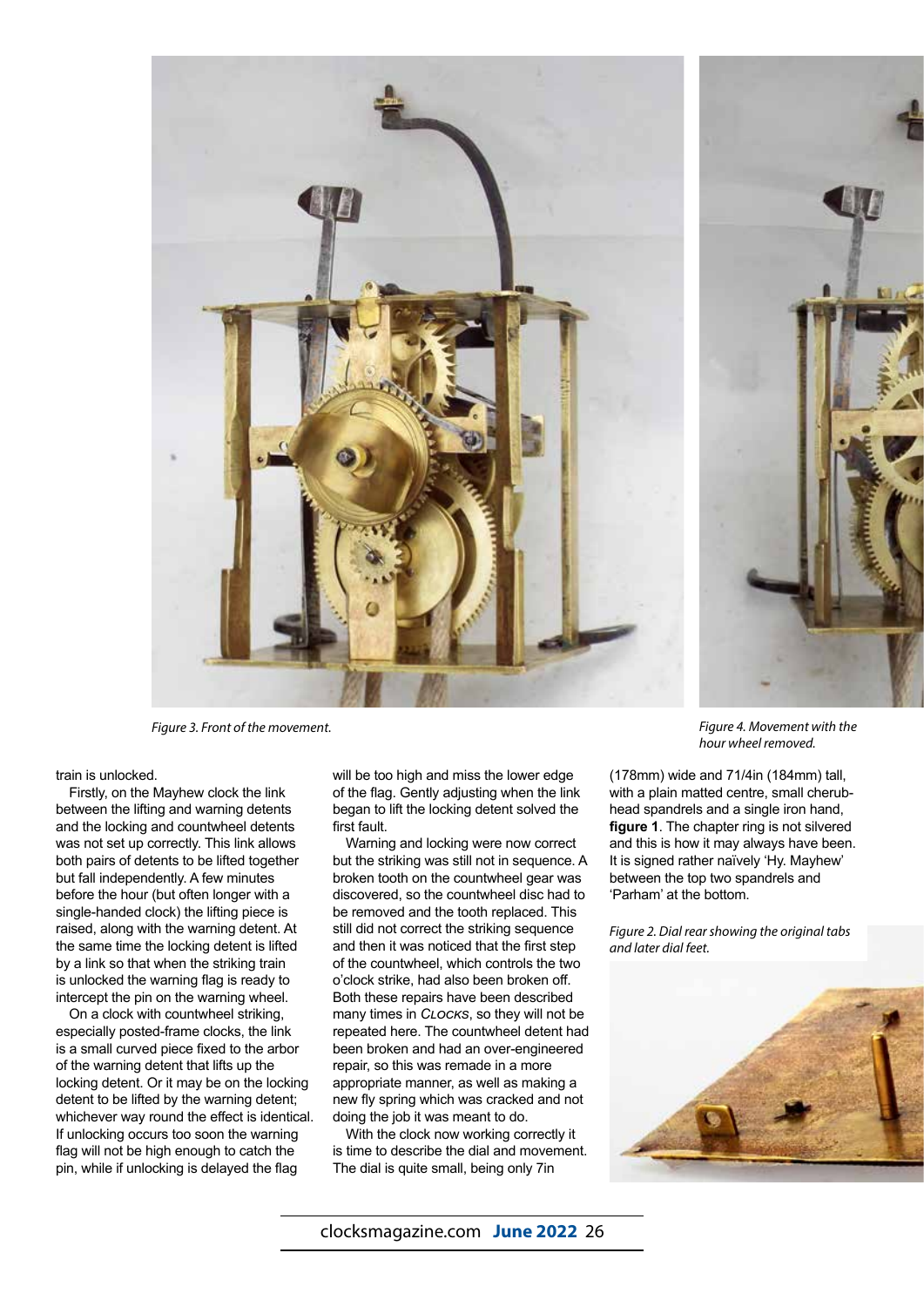



*Figure 5. Rear of the movement.*

The dial was originally fixed to the movement by the usual lug at the bottom sitting in a hole in the bottom plate, and at the top by two tabs held by screws to the top plate. At some stage this was not thought to have been sufficient, despite it having been used successfully on thousands of clocks. The lower lug had



been bent to one side and two dial feet added, **figure 2**, that passed through holes in the front movement bar. The tabs at the top continued to be used, so the dial is now held very firmly by its 'belt-andbraces'.

Apart from the repairs and addition of the two dial feet, the movement is quite original and unmodified. It is what you would expect on a rural clock from the southern half of England, especially East Anglia where posted-frame construction continued to be used for 30-hour clocks long after it had been abandoned elsewhere. Posted- frame 30-hour clocks were a natural development of the lantern clock without the decorative pillars, finials, feet, frets and bell strap.

Continental clocks pivoted the hammer and strike-work arbors in the pillars, but since lantern clocks were enclosed with doors at the sides, this caused problems. Arbors pivoted in the pillars would have prevented the doors from opening fully,

also the hammer would not have been able to swing outside the movement without a slot being cut in one of the doors.

The answer the English clockmakers came up with to solve both problems was to pivot these arbors inboard using horizontal extensions to the front and rear movement bars, and to arrange for the hammer to strike the inside of the bell instead of the outside. These cruciform bars and the hammer hitting the inside of the bell were retained on posted-frame movements for longcase clocks, even though they were no longer necessary. This emphasises the conservative nature of most craftsmen, including clockmakers, who preferred to continue to use the traditional methods they had been taught as apprentices. This would have been especially the case for those like Henry Mayhew, who made both lantern and posted-frame 30-hour clocks.

The frame of Henry Mayhew's clock has brass plates and brass pillars of a  $\bullet$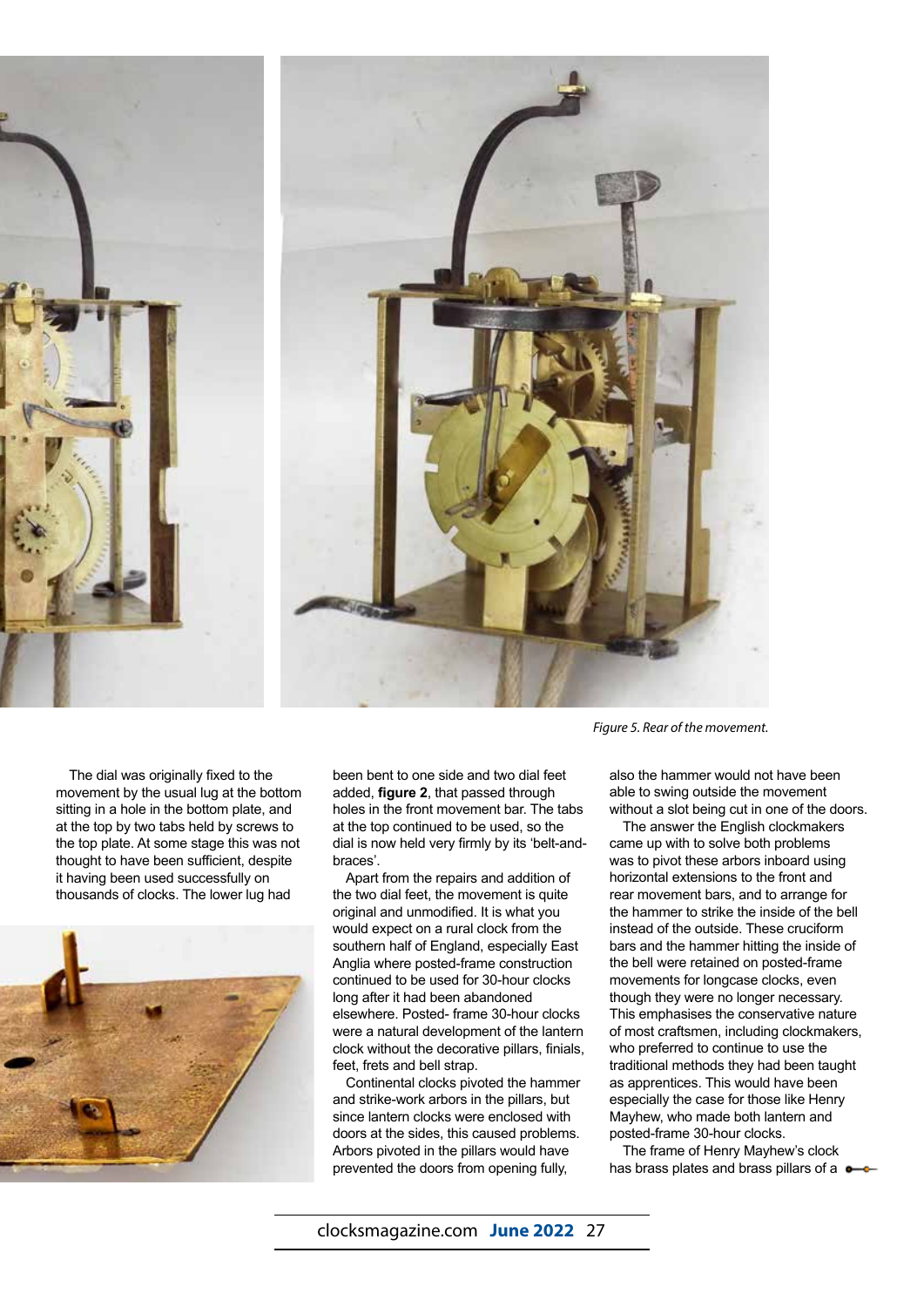

*Figure 6. Left-hand side of the movement. Figure 7. Right-hand side of the move-*



*ment.*

rectangular cross-section. The rear pillars are riveted to the plates with the wider side parallel to the plate sides, while the front pillars are at an angle to the edges. In addition the front pillars have, for some unknown reason, large sections filed away, **figures 3** and **4**. The left-hand arm of the front bar has a hole drilled that does not seem to serve any useful purpose. There is much more backlash or 'shake' on the hand than would be expected, being about 15 minutes. No doubt this was of little concern for an early eighteenth-century Suffolk farmer without a rigid timetable to follow. The wheelwork is quite conventional, with three wheels in each train having parallel arbors and brass 'cheese-head' collets, rather than the wheels fitting directly on to tapered arbors, **figures 6** and **7**, which was the method used on earlier clocks.

The top view, **figure 8**, shows the pallet arbor of the anchor escapement, which is pivoted between a small top extension to the front movement bar and a castbrass backcock fixed to the top plate with square-headed brass screws. There is a 40-tooth escapewheel rather than the more usual 30 teeth. Since clocks with going trains of just three-wheels do not normally indicate seconds there is no need for a pendulum beating one second (though they are often found) and a wide range of alternative wheel counts were used. While short-duration clocks often have an escapewheel of 30 teeth, all the numbers up to 40 are not unusual, apart from 31 and 37, which were not included on the dividing plates of wheel-cutting engines. Even larger escapewheel counts of 42 and 45 are also known.

Henry Mayhew also used quite large counts on all the other wheels in the going train of this clock, and motionwork to suit. Clockmakers could use whatever they preferred, being limited only by what was available on their wheel-cutting engine. While it would make sense to standardise on one favourite set of wheel and pinion counts, some makers seemed to make

almost every clock with different counts. One clockmaker who did this was Samuel Roberts of Llanfair Caereinion in mid-Wales; perhaps he preferred the variety even though it did not make economic sense.

For striking to operate correctly certain conditions have to be met, and the clockmaker has to follow certain 'rules' when planning the counts of the striking train. As a result there is far less variation in the striking counts used by different clockmakers. The exceptions are the warn wheel and fly pinion, which only determine how fast the clock strikes.

The various photographs of the movement show the iron hoop for hanging the clock on a hook fixed firmly to a wall, and the spikes that keep it vertical and also stop it from slipping to one side. This might otherwise have occurred either from the off-centre single weight pulling down on the left-hand side, or when the clock was being wound by pulling down on the rear right-hand section of the chain.